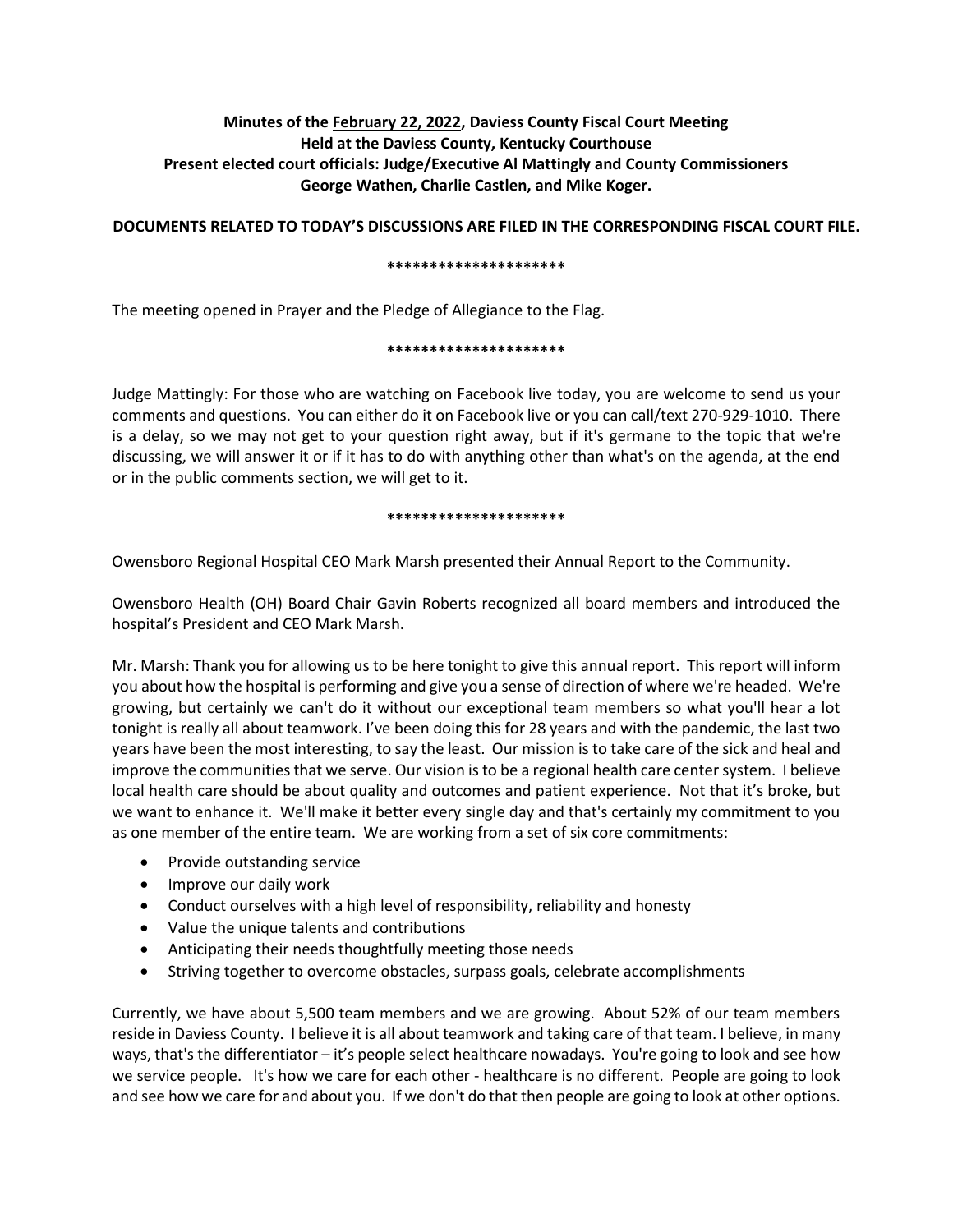You're a customer like anybody else. We're not owed anything. That's how we care for you and if we care for you and we do it the right way, you know what, more people will stay local. So, many ways we control our own destiny.

The primary hospital is located in Daviess County, but we serve 18 other counties at a service coverage area approaching over a half a million people. Owensboro Health is the largest private employer west of Louisville and in 2021, OH has 3 Healthplexes, 85 clinics, 1 Healthpark, 1 Springs Center, 332 medical staff members, 2,162 babies delivered. We also have 5,499 team members, 18,119 inpatient admissions, 51,887 urgent care visits, 76,087 ER visits, and given 27,113 COVID tests.

Proudly, we utilize Epic, an electronic health records system that seamlessly and safely processes and coordinates patient health records for continuity of care.

# Economic Impact:

# **Total Salaries & Benefits: \$403,435,000** *(2021)* **\$369,075,000** *(2020)* **\$358,335,000** *(2019)*

I'm just in my eighth month here and we've done eight pay increases, surpassing \$14 million dollars. A nursing shortage is predicted and there's a lot that we're doing to try to solve and I'll say grow our own. We're working with the nine college & universities to create an innovation academy that allows us to work in a very collective manner with them and with the 18 counties, the high schools, and now there's a way that we can actually bring more job creation and help these high schools get other prerequisites for a nursing degree. We can accelerate the number of nurses in any of those modalities.

\*\$4.5 million in Owensboro-Daviess County occupational taxes paid

\*Judge Mattingly contested that this or any amount was paid to Daviess County for this purpose. Steve Johnson with OH said the actual amount was about \$41,000 and it was for in-home visits.

- \$5.7 million in provider taxes paid that support \$19.1 million in Medicaid spending
- More than \$182 million in spending in local economy by employees and OH

**GIVING BACK: Community Benefit:** From form 990 Tax Report, FY 2021:

| <b>TOTAL Community Benefit</b>                                    | \$20,136,232 |
|-------------------------------------------------------------------|--------------|
| Cash and In-Kind Contributions for Community Benefit \$ 1,493,876 |              |
| <b>Health Professional Education</b>                              | \$277,300    |
| <b>Community Health Improvement</b>                               | \$1,241,884  |
| Benefits to the Underprivileged (Medicaid Shortfall)              | \$14,718,345 |
| Benefits to the Underprivileged (Charity)                         | \$2,404,827  |

Community Health Investments (Grants)

- 35 Projects for totaling \$719,946
- $\bullet$  \$50,000 mini-health grants including tornado relief

Event Sponsorships

\$167,950 FY 21 & \$226,628 in FY 22

OH (team members giving back)

- \$232,512 pledged to United Way and designated local health charities
- 20,000 lbs. of food donated
- 1,118 turkeys & hams donated
- \$300,000 in grants and assistance form OH Foundation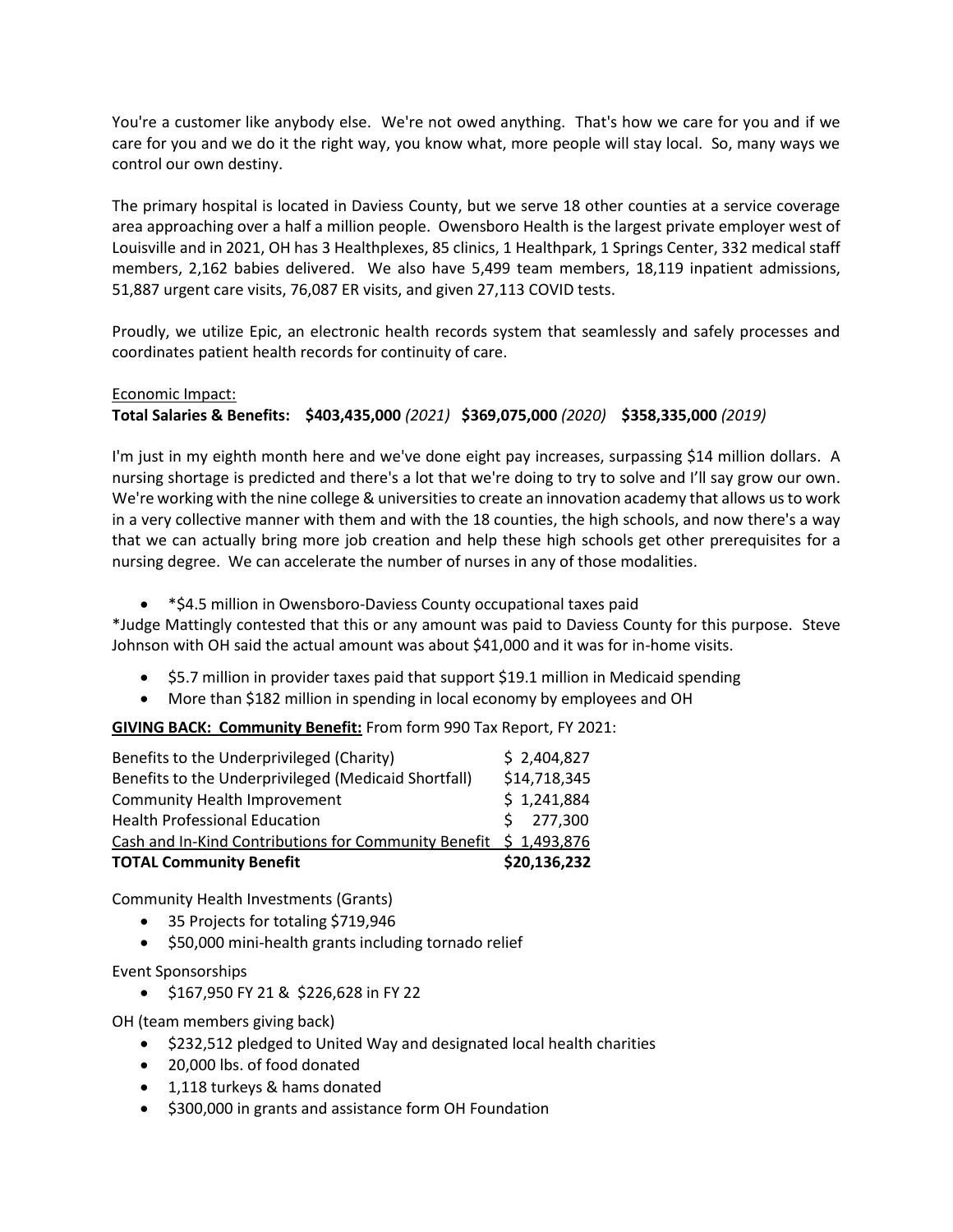# **The Road Ahead: Strategic Imperatives -**

- Champion Quality
- Earn Physician Loyalty
- Be a Great Place to Work
- Partner with Our Communities
- Serve Individuals with Excellence
- Drive Growth and Innovation

Commissioner Wathen: You mentioned that one of the big challenges for the hospital deals with nursing. I know that a few years back you all made a decision to only hire nurses who had 4-year degrees. Would you consider going back to hiring nurses who only had 2-year degrees?

Mr. Marsh: We are hoping to utilize the innovation lab to allow high school students go ahead and get some of those prerequisites while they are still in high school and allow them to quickly obtain their Associates of Nursing Degree. Once hired, we will continue to train and provide scholarships to those in efforts for them to get their Bachelors of Nursing Degree. We want to encourage and promote, but yes, we have to think differently.

Commissioner Wathen: Another thing I think happens when you require 4-year degrees versus 2-year degrees is sometimes people are called to be a nurse because they want to serve, but they look at that monumental 4-years and say you know, I can't do that. I'm glad to hear you're doing that.

Commissioner Castlen: I've heard for years that if somebody comes in and they say they're destitute, but have never signed up for Medicaid that you all help them through the process. I'm curious, do you all have anybody that actually assists people who are unable to properly navigate the health insurance, billing, and/or financial aid side of health care?

Mr. Marsh: Yes, we have financial counselors. Luckily, in Kentucky, we can get most people qualified for Medicaid. That's a great thing, but for those who don't, we help people, absolutely.

Judge Mattingly: I'm interested in the Charity Care - the benefit that you give the community. In years past, the hospital would often come in and tell us that they had given us \$40 to \$50 million dollars in charity care. My question always was, is that number representing retail or wholesale dollars. My question to you is, is the \$20 million you show here, is that the cost of that care or is it the retail cost?

Mr. Marsh: I'm going to say it's retail.

Judge Mattingly: That is a good answer because that's the first time anybody has said I believe that's what it is. Secondly, can you tell me when the Affordable Care act is going to kick in? In the real world, there are folks paying \$28,000/year for a family plan or \$10,000/year for a single plan, with or without help from an employer. You tell me that \$28,000/ year is affordable for somebody that's making \$20 an hour? I don't know where health care is going to go. I've never been a big proponent of Medicare for all or a government takeover of health care as I think that's when health care goes in the trough, but I've been waiting now 13 years and it's not any more affordable and really it's not any more available. I'm sitting here just wondering when we're going to see the result?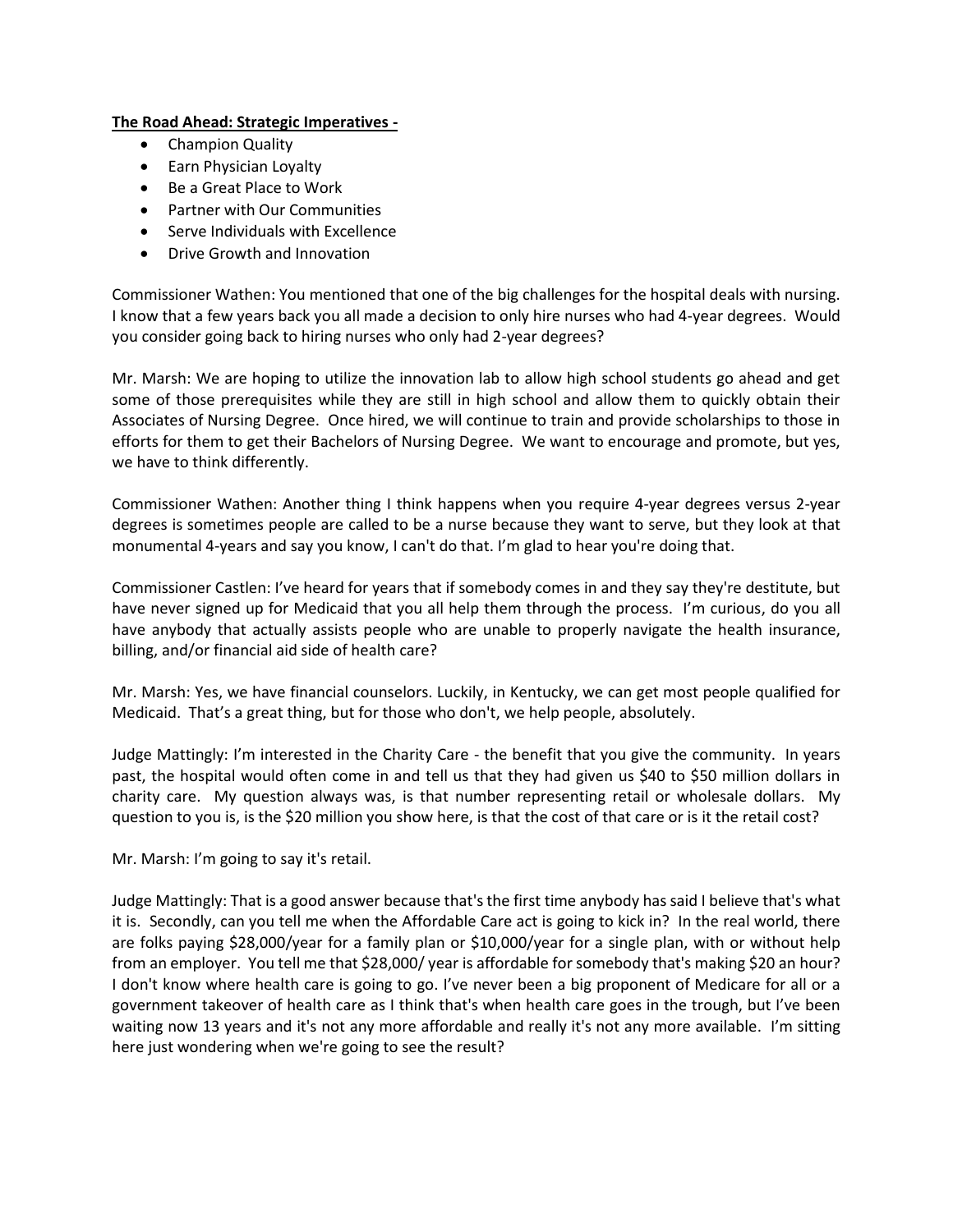Mr. Marsh: We ask that question a lot. I say this carefully, we still probably take on 85% of the cost for our team and I'm throwing that number out. I don't qualify that, but a large majority of that we can't shift. People have gone to these catastrophic coverage policies. Some of these people have \$20,000 deductible, and that's not insurance. That's just to cover you in case you go to critical care, but to your point, it's frustrating. You think somebody's trying to get ahead and they want to have health insurance and do their part, but when it's costing \$2,000, you know, making \$14 an hour, it doesn't work.

Judge Mattingly: When Mark came, I found him very forthright and accessible. He and I have had some very nice conversations and continue to have those conversations. I think you are going to be excellent for health care in Owensboro and Daviess County and the region that you serve. Thank you for the presentation

Commissioner Castlen: I hope you plan on staying with us for a while.

Mr. Marsh said he plans on making this post his final move.

Judge Mattingly: I hope the Innovation Lab gets off of the ground and works. Daviess County Fiscal Court stands ready to help in whatever why we can.

Board Chair Gavin Roberts: I think it will be one of many positive things to come along the way.

#### **\*\*\*\*\*\*\*\*\*\*\*\*\*\*\*\*\*\*\*\*\***

Treasurer Hendrix presented the Treasurer's Report for January 2022.

#### **\*\*\*\*\*\*\*\*\*\*\*\*\*\*\*\*\*\*\*\*\***

Judge Mattingly reported executing **Executive Order #01-2022** - Reappointment of Charlie Castlen (S.5T) to the Owensboro-Daviess County Regional Airport Board (4-Yr. Term) Eff. 3/1/22.

#### **\*\*\*\*\*\*\*\*\*\*\*\*\*\*\*\*\*\*\*\*\***

By a motion of Commissioner Koger, seconded by Commissioner Wathen, the court considered for approval; Minutes of the February 10, 2022 Court Meeting.

**The vote was called and with all present members voting in favor, said motion passed.** 

#### **\*\*\*\*\*\*\*\*\*\*\*\*\*\*\*\*\*\*\*\*\***

By a motion of Commissioner Koger, seconded by Commissioner Castlen, the court considered for approval; All Claims for All Departments.

**The vote was called and with all present members voting in favor, said motion passed.** 

#### **\*\*\*\*\*\*\*\*\*\*\*\*\*\*\*\*\*\*\*\*\***

By a motion of Commissioner Koger, seconded by Commissioner Castlen, the court considered for approval; Application for the Kentucky Pride Fund Household Hazardous Waste Grant.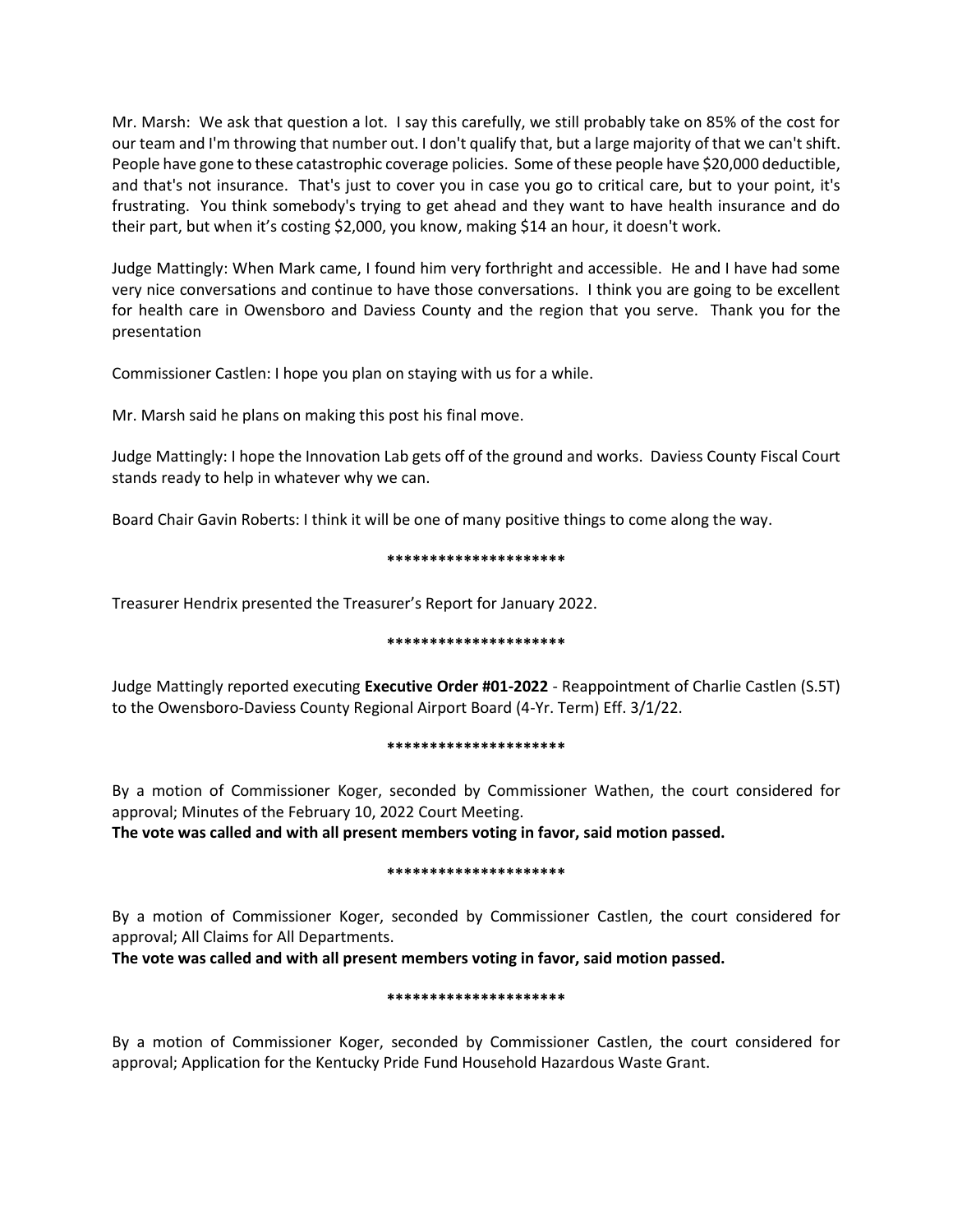David Smith: This application is for us to do the Household Hazardous Waste Day again. I think it's been a very popular program. We started it about five years ago and it has been well received. This is a 25% match. We think the project will cost about \$40,000, which means we're requesting a match of \$30,000. There is a true up after the project is over because we don't know how much it's going to cost because it depends on the type of material that is brought in. This year, the Household Hazardous Waste Day will be held on October 1. Fortunately, unlike in prior years, it will not occur during our school system's fall break.

Commissioner Wathen: The \$30,000 fixed grant…

Mr. Smith: No, it is not a fixed grant. It will move, I believe, as the amount moves. They will pay 75% of whatever it comes in at and the county will pay the remaining 25%. We have to do some sort of budgeted amount to start the process.

Commissioner Castlen: As this is the 5<sup>th</sup> or 6<sup>th</sup> year, have we seen the poundage increase or decrease?

Mr. Smith: We can get that information later. I think in a lot of ways people were disposing of this stuff in an environmentally unfriendly manner beforehand so I don't know that there was a huge buildup that first year. There would be some people that for the first time decided to clean out their storage building, but I don't think it would have probably been a dramatic drop off, but we can get that.

Commissioner Castlen: That would be the last few years.

Mr. Smith: And we do get it broken down actually by the type of material so there could have been an influx of light bulbs, but could be down on used oil or something.

# **The vote was called and with all present members voting in favor, said motion passed.**

# **\*\*\*\*\*\*\*\*\*\*\*\*\*\*\*\*\*\*\*\*\***

By a motion of Commissioner Castlen, seconded by Commissioner Wathen, the court considered for approval; **Resolution 03-2022** – Designation of Applicant's Agent.

Treasurer Hendrix: At least annually, and then for the application of specific grants, the court does a resolution to designate an applicant agent, which is a person who is authorized to act on the court's behalf so that FEMA knows who they're dealing with for certain. There's some reasoning behind why they do that. That's what this document is for. It's the resolution designating your applicant agent as Jordan Johnson and the verbiage just says that he is authorized by the court to execute and engage and negotiate on behalf of the court for items involving FEMA. He'll make the applications. He's done specific training in order to do that properly and that's what this document is. I recommend approval.

# **The vote was called and with all present members voting in favor, said motion passed.**

#### **\*\*\*\*\*\*\*\*\*\*\*\*\*\*\*\*\*\*\*\*\***

By a motion of Commissioner Wathen, seconded by Commissioner Castlen, the court considered for approval; Panther Creek Park Fireworks Event Performance and Production Contract with The Eric Group.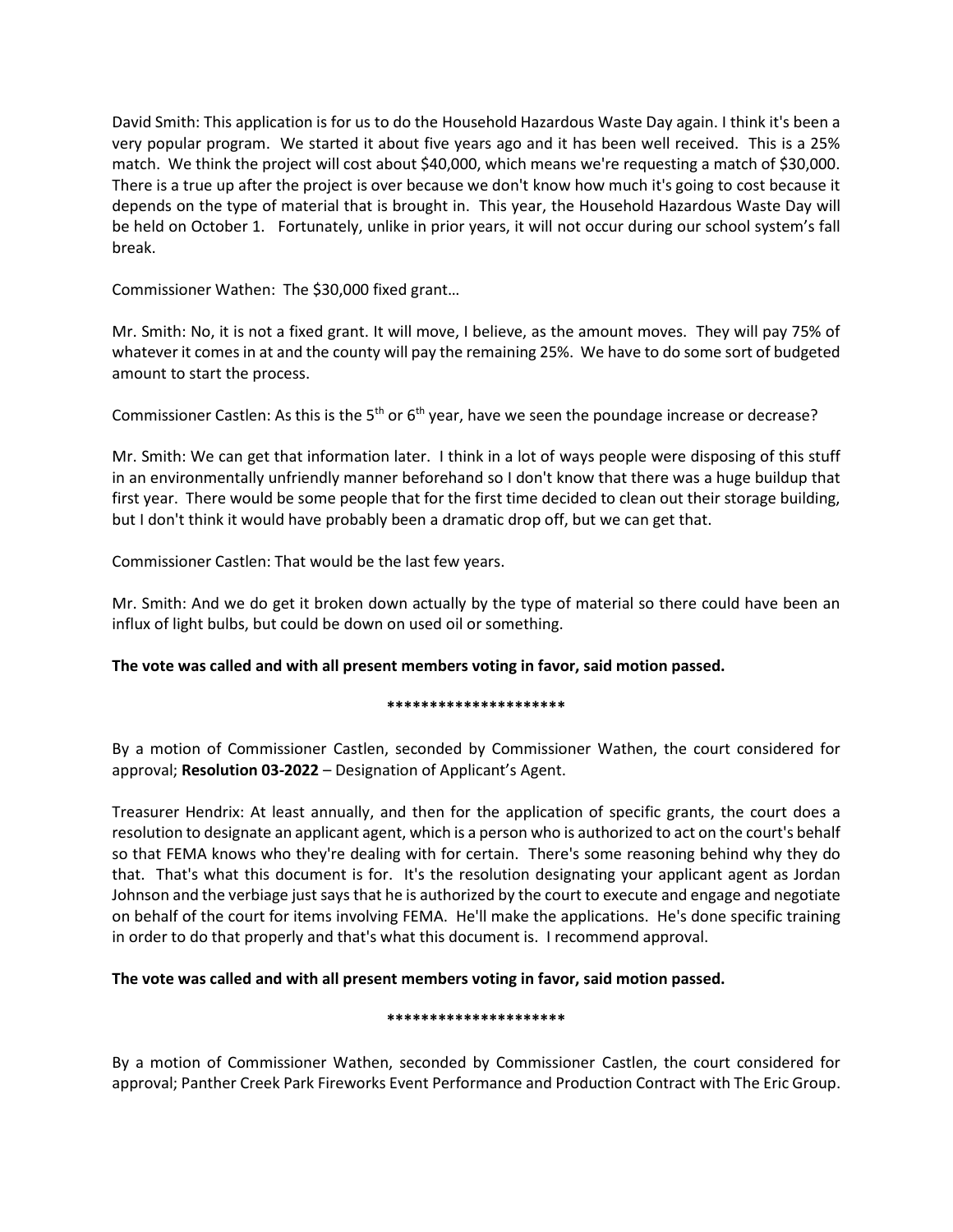Judge Mattingly: This is the annual contract that we enter into with the Eric Group where they will be providing covered stage, PA, lights, and various performances for us during our fireworks show on Labor Day weekend. The total amount is \$4,000.

# **The vote was called and with all present members voting in favor, said motion passed.**

#### **\*\*\*\*\*\*\*\*\*\*\*\*\*\*\*\*\*\*\*\*\***

By a motion of Commissioner Wathen, seconded by Commissioner Koger, the court considered for approval; Award the following as recommended:

Assistant County Treasurer Jordan Johnson:

**RFQ 11-2022**: Trap & Skeet Targets (Gun Club) to CAC Associates

Daviess County Fiscal Court received three (3) responsive quotes for the provision of 126 cases of orange top targets, 945 cases of all orange targets, 162 cases of orange/black rabbit targets, 168 cases of 90 mm Midi targets, and 63 cases of 60 mm Midi targets for the Daviess County Gun Club. CAC Associates, Inc. is the lowest and best evaluated quote received, having no exceptions to the specifications. It is our recommendation to pursue the lowest and best evaluated quote submitted by CAC Associates, Inc. in the amount of \$19,440.07.

**RFQ 12-2022**: LED Animated Tunnel (Parks) to GP Designs

Daviess County Fiscal Court received three (3) responsive quotes for the provision of one (1) LED animated tunnel for the Daviess County Parks Department. GP Designs is the lowest and best evaluated quote received, having no exceptions to the specifications. It is our recommendation to pursue the lowest and best evaluated quote submitted by GP Designs in the amount of \$14,700.

**Bid No. 06-2022**: Pavement Maintenance & Striping (Parks) to Superior Asphalt

Daviess County Fiscal Court received three (3) bids for the seal coat and crack sealing of all asphalt driveways, parking lots, and walking trails and stripe all parking lots at Yellow Creek Park and Panther Creek Park for the Daviess County Parks Department. Superior Asphalt is the lowest and best evaluated bid, having no exceptions to the bid specifications. It is our recommendation to award Bid No. 06-2022 to Superior Asphalt in the amount of \$87,968. Their starting date for this project would be May 30, 2022 with a completion date of June 30, 2022.

# **Bid No. 07-2022**: Drinking Fountain Replacement Project (Parks) to Hagerman Plumbing

Daviess County Fiscal Court received two (2) bids for the installation of four (4) new drinking fountains, six (6) new ground hydrants and six (6) new hose reels at specified locations in Panther Creek Park for the Daviess County Parks Department. Hagerman Plumbing is the lowest and best evaluated bid, having no exceptions to the bid specifications. It is our recommendation to award Bid No. 07-2022 to Hagerman Plumbing in the amount of \$25,200.00. (All will be ADA compliant replacements.)

# **The vote was called and with all present members voting in favor, said motion passed.**

#### **\*\*\*\*\*\*\*\*\*\*\*\*\*\*\*\*\*\*\*\*\***

By a motion of Commissioner Koger, seconded by Commissioner Wathen, the court considered for approval; Hire Aaron Rafferty as Transfer Station Laborer eff. upon successful completion of preemployment screening.

**The vote was called and with all present members voting in favor, said motion passed.**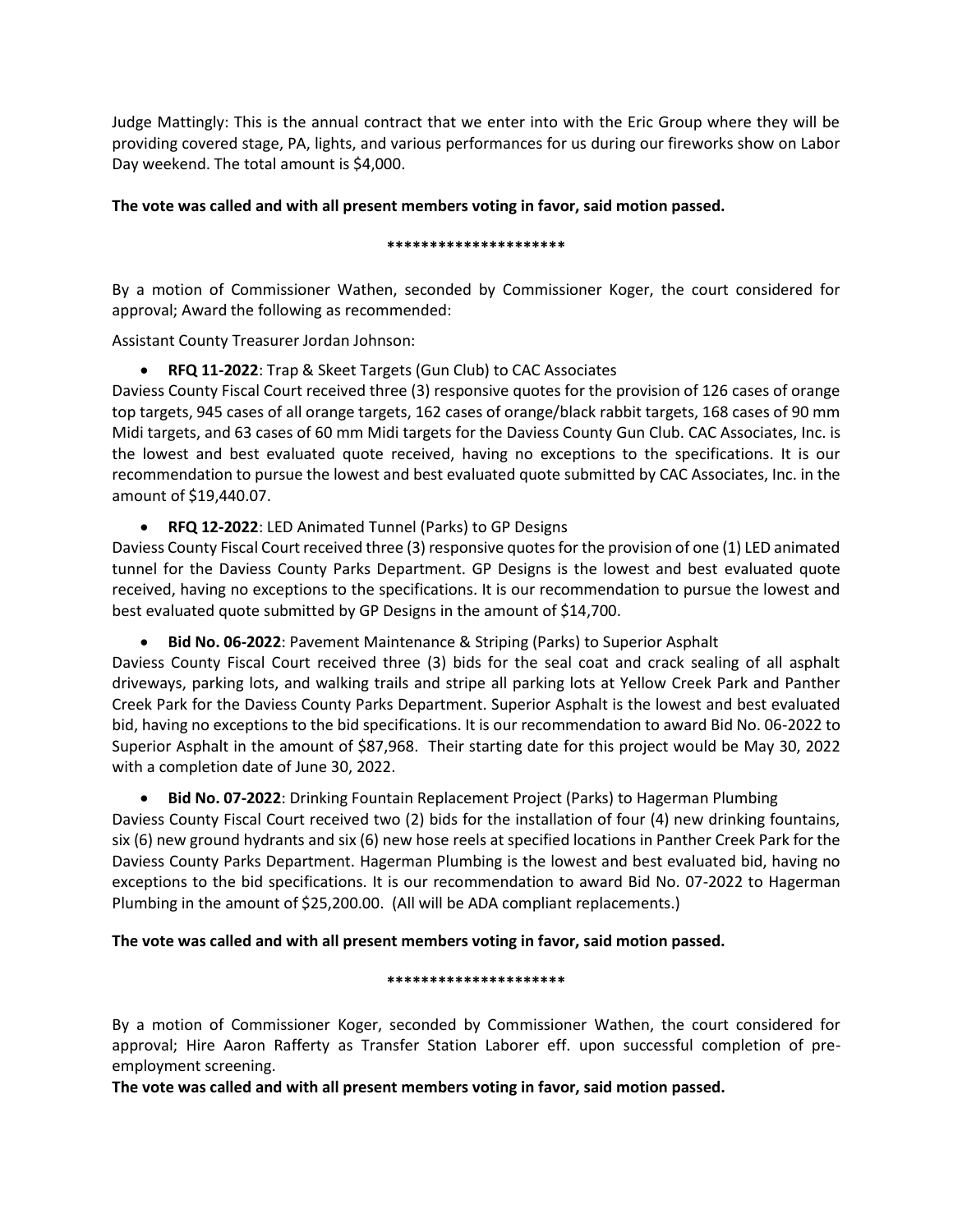#### **\*\*\*\*\*\*\*\*\*\*\*\*\*\*\*\*\*\*\*\*\***

By a motion of Commissioner Castlen, seconded by Commissioner Wathen, the court considered for approval; **Second Reading KOC A.100.04 (2022) 03-2022** – Budget Amendment No. 4.

#### **Comments:**

Treasurer Hendrix: This budget amendment is to include an EMA grant of \$150,000 and a LEPP grant for \$34,500. As we discussed at the first reading, these were not known about at the time we did the budget. They came about after the fact. Since we received approval for them and it is likely that we will expend the money in this fiscal year we have this budget amendment.

# **The vote was called and with all present members voting in favor, said motion passed.**

#### **\*\*\*\*\*\*\*\*\*\*\*\*\*\*\*\*\*\*\*\*\***

By a motion of Commissioner Koger, seconded by Commissioner Castlen, the court considered for approval; **Second Reading KOC 220.36 (2022) 02-2022** – An Ordinance Repealing the Imposition and Collection of an Insurance Premium License Fee on Insurance Companies for the Privilege of Doing Business in the County of Daviess Outside of the City of Owensboro Effective July 1, 2022.

#### **Comments:**

Judge Mattingly: Regarding the insurance premium tax, I know that this has been a goal of mine and Commissioners Castlen and Wathen since we first were elected and Commissioner Koger's who was elected four years later. It's very seldom the government makes a promise and then carries out that promise and that's what we're about to do tonight. We're about to rescind an increase in the insurance premium tax paid by folks who live outside the corporate limits of the city.

Treasurer Hendrix: This ordinance that we are asking you to approve tonight does repeal the ordinance that was put in place prior. That ordinance raised the insurance premium tax from 4.9% to 8.9% with the additional 4% being for the debt service for the Convention Center and the downtown project. July 1 2021, the court passed an ordinance that reduced the 4% down to 2.3% so that we didn't grossly over collect because we can only change the rate once a year and it has to be on July 1, and so I did an estimate of what we would collect and we dropped the rate. We will collect our last quarter - it'll be through June 30, but we won't get it until the following 60 days so we will collect our last quarter's revenue in July and August of 2022. We will have then collected enough money to service the remaining debt, per the original ordinance. Once we reach that point, we are required to remove that 4% rate and so the best way in talking with the county attorney is to remove that and not to put in a new ordinance to zero of course, but to repeal the ordinance that put that rate into effect so that's what this ordinance does. It repeals that ordinance in conjunction and as required by our original ordinance back in 2007 or 2009 or whenever that was and the rate at July 1, 2022 will become 4.9%.

Judge Mattingly: It does not apply to those folks who live inside the corporate limits of the cities of Owensboro or Whitesville because they don't pay that tax to begin with.

**The vote was called and with all present members voting in favor, said motion passed.**

**\*\*\*\*\*\*\*\*\*\*\*\*\*\*\*\*\*\*\*\*\***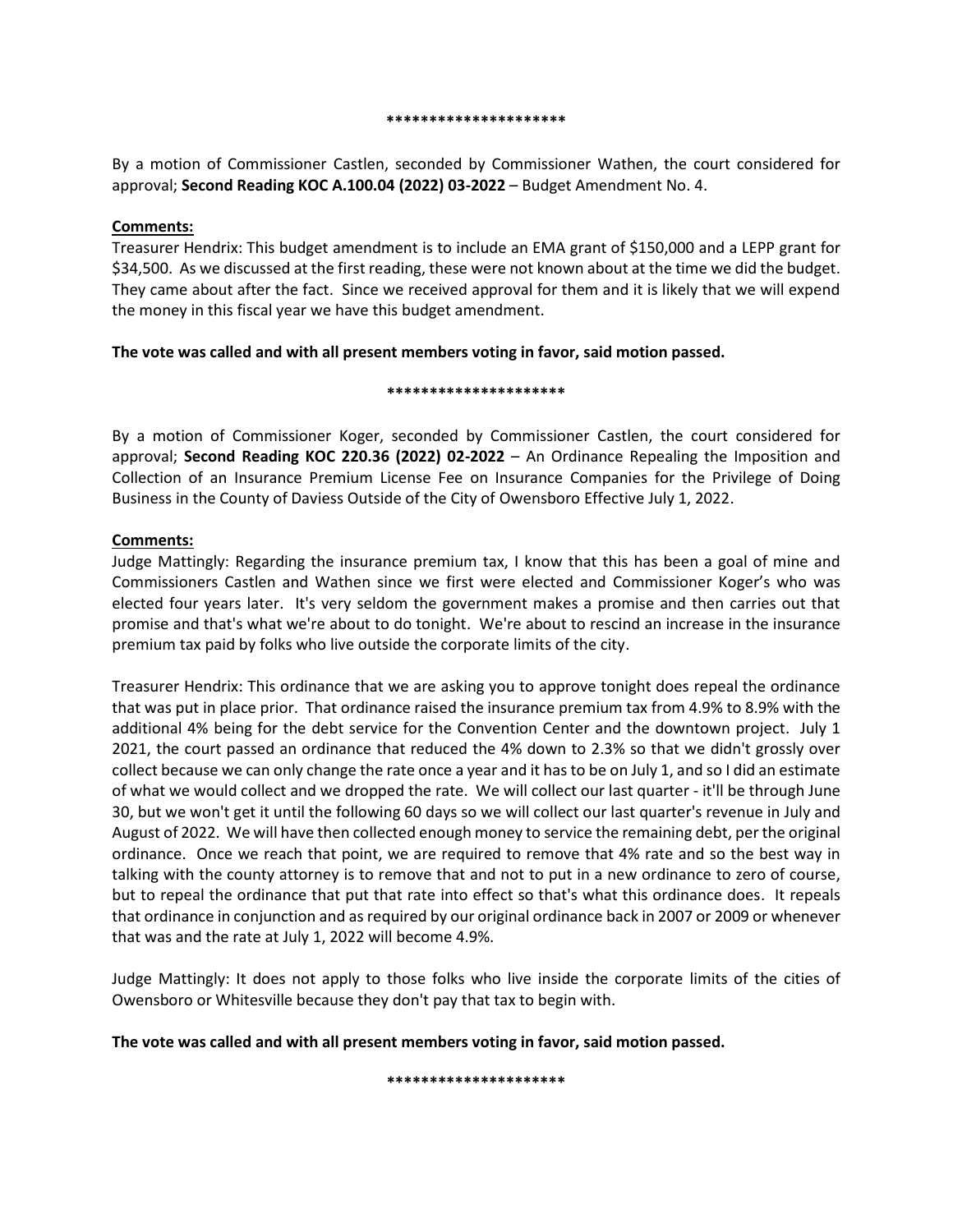County Attorney Claud Porter presented the **First Reading of KOC 921.677 (2022) 04-2022** – OMPC Zoning Text Amendments.

#### **Comments:**

Judge Mattingly: This is a text amendment on our zoning rules and regulations. We have OMPC Executive Director Brian Howard here. There are three text amendments.

Mr. Howard: Basically, there are three text amendments that fall into two categories and I'll address those individually. The first are text amendments to article three of the zoning ordinance in relationship to accessory structures and swimming pools. The ordinance wasn't super clear in regards to unenclosed accessory structures as far as what their setbacks are if that structure is attached to the home. Basically this ordinance clarifies that information. If an unenclosed accessory structure is attached to the home…

Commissioner Wathen: Such as a carport?

Mr. Howard: Exactly. Then it would meet the building setback requirements of that of the home of the principle structure

Judge Mattingly: Would that include a porch overhang? I've had some folks complain about having to remove those before.

Mr. Howard: It would. Again, it wasn't always clear. We consistently enforced this, you know, the requirements, but this spells it out. Then the second is on swimming pools. The way the ordinance currently reads is it qualifies as an accessory structure in the rear of the property. The ordinance says that one of those type structures, if it's not attached to the home, could be three feet from the property line. However, the Kentucky building code says that a pool has to be six feet from the property line. There was just some confusion about which one would take precedent. The state building code would trump local zoning ordinance requirements so we just made it clear in the zoning ordinance that if you have an inground pool in the backyard it's got to be six feet from the property line.

Judge Mattingly: Were we enforcing state code or our local code state code?

Mr. Howard: We have enforced the state code. And to answer the question as far as where did these recommended text amendments come from? Those just came from internal discussions and questions or issues that would pop up over the years. We had another text amendment that we wanted to work on at the request of the county, which is the second one dealing with solar energy systems, so we just put them both together and submitted them both at the same time. The second one dealing with solar energy systems - it's amendment to Articles 8 and 14. Article 14 is just the definition of the solar energy system and Article 8 is the regulatory portion of that and basically, what we're doing here is there are three levels of solar energy systems. One would be roof mounted solar panels at your residence. Two would be if you have a commercial use or residential use and you wanted to do a half acre of ground mounted solar panels to help offset energy use for at that structure, commercial, residential, industrial, or whatever it might be. Third would be what I think most people would typically refer to as a solar farm. Two and three were lumped together. We've separated those out and now these level three solar energy systems are conditionally permitted based on this proposed text amendment. This is based on conversations we've had with the Judge, conversations we've had is staff, with planning folks from Henderson, and Hardin County, and other places that have seen these already and who have had some issues pop up. We wanted to make sure that we're addressing everything to the best of our ability. When this ordinance was first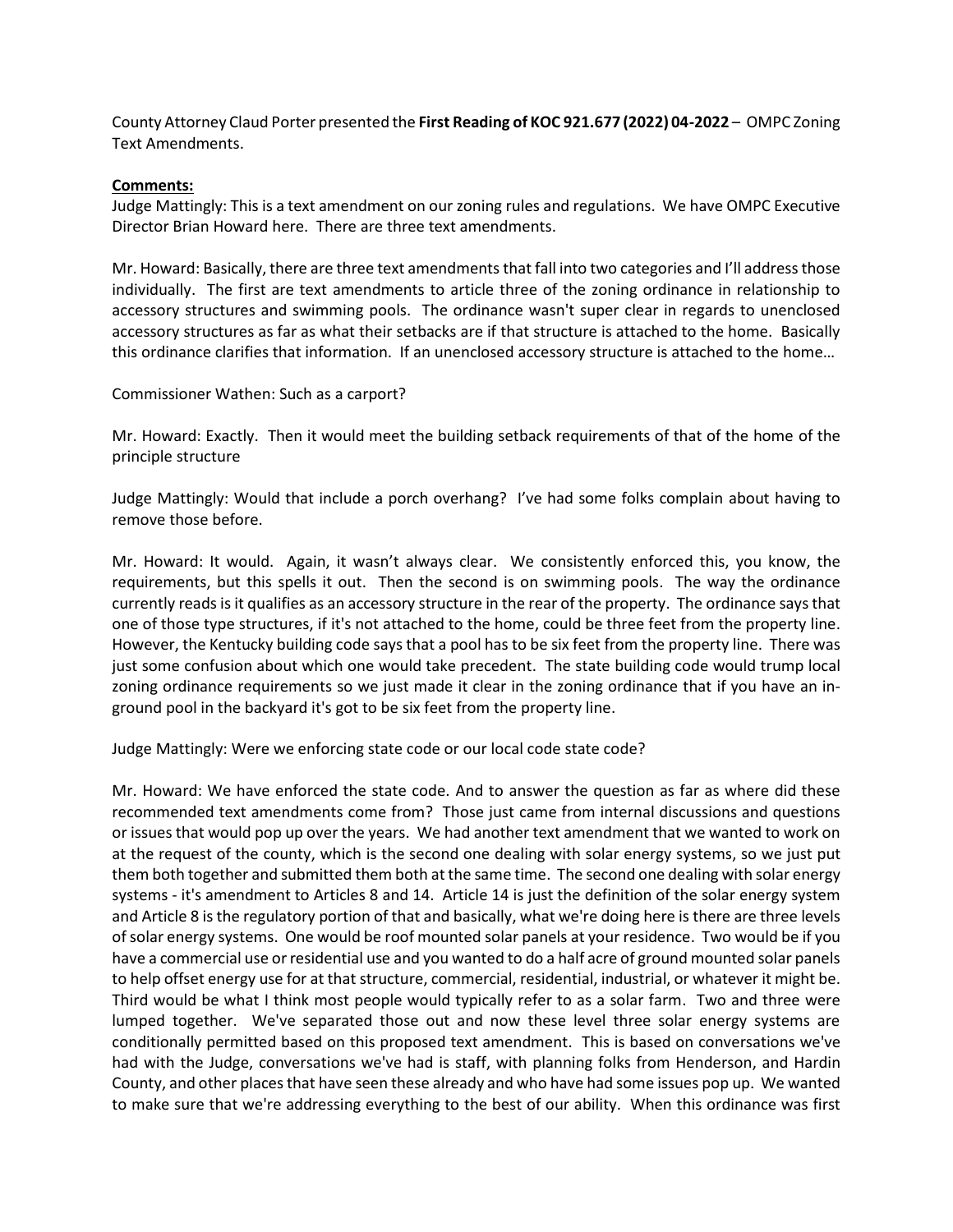adopted in Harrison County, it was really the only one that had any type of a solar ordinance at that time, so we mimicked a lot of what they did. As time has passed, it appeared changes needed to be made and so that's where these amendments come from. Now these larger solar farms would be conditionally permitted in the agricultural zones and industrial zones only. We're talking hundreds of acres likely of solar panels not a half acre or an acre or five acres. These are the large-scale solar farms.

Judge Mattingly: The smaller one would be like Southern Star's that serves their one building.

Mr. Howard: Right. And they went through a conditional use permit process for that as a corporate entity. It was approved and there weren't any issues. We've heard concerns from other communities about these so we wanted to make sure that they were conditionally permitted to allow citizens, neighbors, and joint property owners an opportunity to voice their opinion as far as whether or not these are appropriate in their area.

Judge Mattingly: One of the issues that I have heard regarding, and this is not speaking ill of anyone, but there have been some solar farms constructed and then abandoned in a couple years, and it just sits there. The bond I think this specifies the bond be increased from .50% to 1.25% of the control.

Judge Mattingly: Which makes sure that there's enough money to remove the structure or do whatever. I was in Florida recently and drove for like two miles where there were just huge solar arrays along the interstate. More and more of these are being talked about and are coming. We were approached by the Bluegrass Crossings about putting a solar farm over there. I think with the abundance of strip mine land in Western Kentucky, to me, that's an ideal place to put it because it's really hard to rehab that land and make it productive. I appreciate planning and zoning for looking at these and bringing text amendments to me. This is what we need to do. If we see an issue that needs to be adjusted or tweaked, this is the perfect way of doing it.

Commissioner Wathen: Did you say they cannot be put in a commercial zone?

Mr. Howard: Not the larger solar farms for a level two, that doesn't change. You could still do it in that type of a setting.

Commissioner Wathen: Just for simplicity, if I wanted to put solar panels on my roof, would I have to go to OMPC.

Mr. Howard: You would have to get the necessary (electrical) permits, but not a conditional use permit.

Judge Mattingly: And really, that is the key – a conditional use permit says you will go before… you'll have a public hearing, the public will have the opportunity to comment.

Commissioner Castlen: Regarding the abandonment and bond amount issue, have there been any studies done to determine what an appropriate bond amount would need to be to ensure there would be enough to cover it if it were ever abandoned? If it's abandoned quickly, the bond should probably be sufficient, but about in 15 to 20 years?

Judge Mattingly: There, I think, what you're referencing is remember how we used to bond sidewalks and streets and 20 years later when we tried to enforce the bond there wasn't enough money to do anything? We did address that because now we require an upgrade every two years or so, but that's a good point.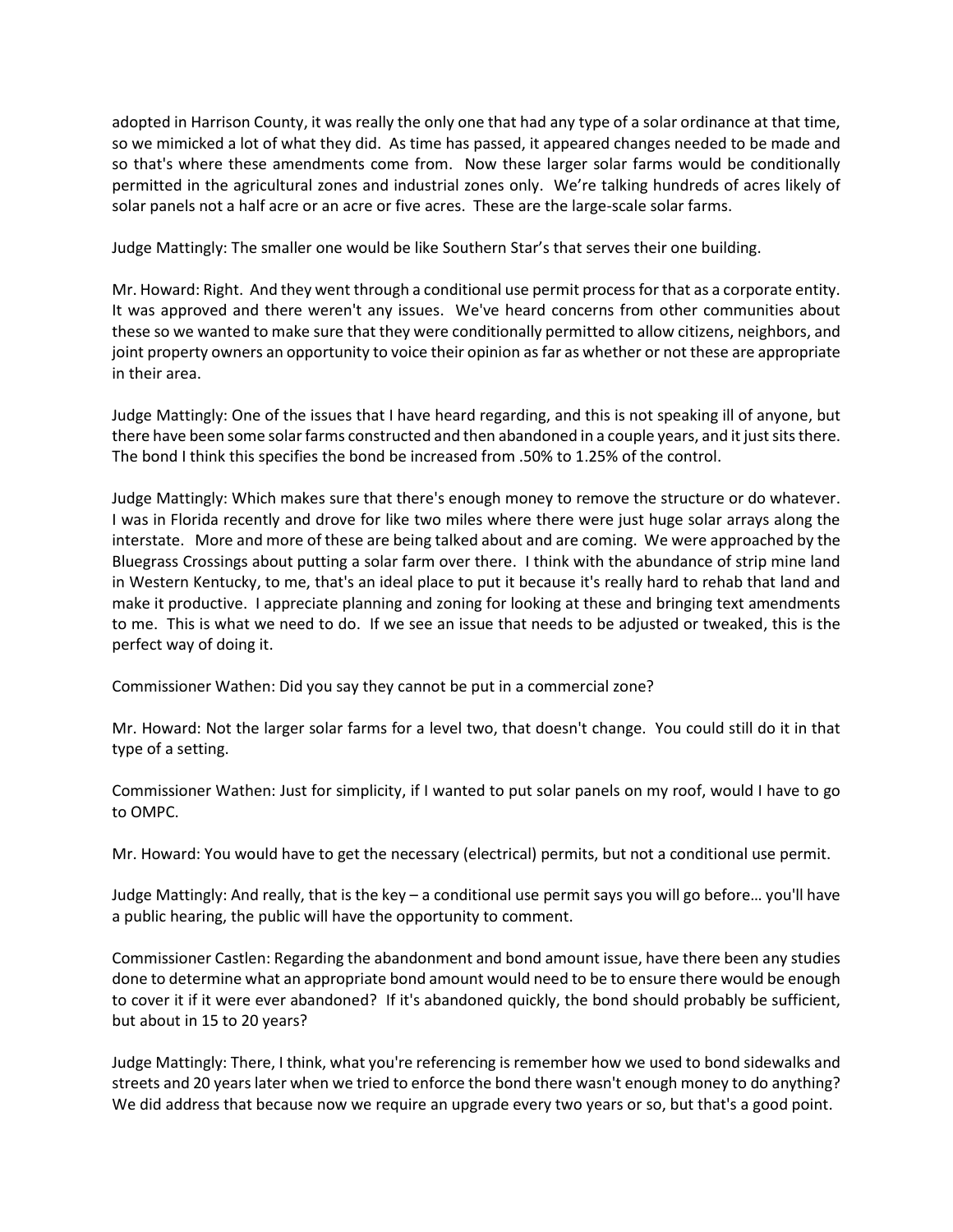Mr. Howard: What we found as a range, like I said with Harrison County, theirs was really one of the first ordinances that was in place and they required a 10% bond. Based on what we've seen, a large project could cost \$40 or \$50 million and a at 10% means a \$4 to \$5 million bond. When we looked at the 1.25% we compared it to Henderson, which was 1%. That was higher than ours. When we looked around, they ranged from 1%, 1.25%, to 1.5%. Solar is a new enough thing that there's just not a ton of data out there as far as what these decommissioning costs may be at this point. It's something we'll have to keep an eye on and something that if we see that it's not going to cover the cost then we may need to undertake some type of amendment or change to increase those costs. If that's something that you know that comes up, you know, as the Judge said, there are some that are abandoned quickly. I think the general consensus is what we've seen is if this company's spending \$40 or \$50 million to put a project in, they are or they should be pretty certain that it's going to be successful and remain around for a long time, but you never know.

Commissioner Castlen: It depends on whose money they're spending.

Judge Mattingly: I think we saw that in the hemp deal.

Commissioner Castlen: Do we have the capacity to raise that if we sense that we're not where we need to be or once somebody's already got their solar farm in place?

Mr. Howard: Essentially, if this passes and someone were to come in with a project, these rules would be in place and that's what they would be held to. If, through conversations with the court, you all want that increased, we can certainly go through the process to amend that number again, but then that would apply to projects from that point forward.

Commissioner Wathen: I feel comfortable with it because you've also got the land value that's involved. If the people that put in the project leave, the landowner is stuck with it and they are going to make sure that all that stuff is removed so that they could go back to farming or whatever they want to do. There is kind of a hidden reserve there.

Judge Mattingly: In effect, the bond is there to protect that landowner. It doesn't do us any good. It's like that hospital occupational tax. Somebody else gets that money. We won't see a nickel of it.

Commissioner Wathen: But someone will have an interest in it to repair the damage.

Mr. Howard: Again, we haven't seen any yet, but just from research sometimes, and it's really up to the land owner, but in their lease agreement, they can request funds for that as well. As a government entity trying to protect the public health safety and welfare, we've added a dollar amount or a percentage in there to attempt to do that as well.

Judge Mattingly: I don't know of any of the other communities that I've read about that don't have some kind of bond.

Mr. Howard: Correct, I think most all of them do that we have seen.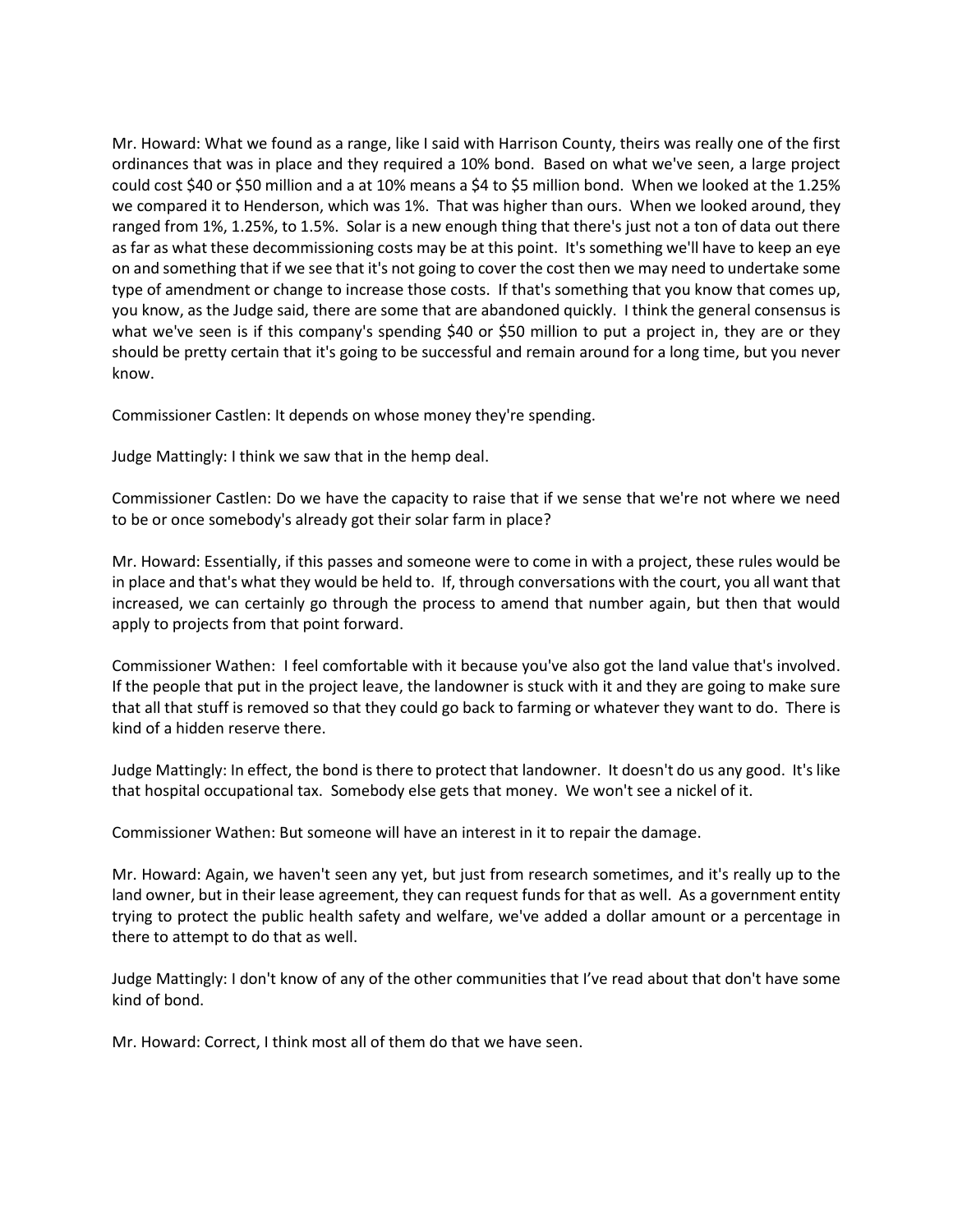Commissioner Castlen: My guess is that the 10% is almost to try to keep them from coming into that community. I don't think we should necessarily go there, but I do believe that whatever we use should be something that is sufficient to handle it if they walk away.

#### **\*\*\*\*\*\*\*\*\*\*\*\*\*\*\*\*\*\*\*\*\***

No other business was brought before the Daviess County Fiscal Court.

#### **\*\*\*\*\*\*\*\*\*\*\*\*\*\*\*\*\*\*\*\*\***

#### Public comments:

George "David" Ballard explained that in December of 2021, he was sworn in as the new president of the Fraternal Order of Police (FOP) Lodge 16. He gave a detailed background of his many professional experiences. He noted, "One of my goals as President of the FOP Lodge 16 is to establish an open line of communication between the members of FOP Lodge 16 and the elected officials who they work under. The FOP Lodge 16's model is "Badges of Many, Purpose of One" that comes from the fact that out of our almost 300 person members, we cover all disciplines from city police, county deputies, state police, corrections, school police, constables, attorney general's office, county attorney's office, and probation and parole. A safe community to live in is a goal that we all share. There are many factors involved in achieving that goal. Some of those factors include employee retention, work environment, and public safety issues. With the large diversity of the membership of FOP Lodge 16, we are able to give direct insight into those issues. The input comes directly from the men and women out there seeing it on a daily basis. The members of FOP Lodge 16 and myself look forward to working with the elected officials here in the future to achieving those goals." He also reminded all of an upcoming meeting where local officials have been invited to attend for the chance to reestablish what FOP Lodge 16 wants to do, which is to open communication. Following this meeting another one will be set for all local public office candidates to debate local issues prior to the primary election.

#### **\*\*\*\*\*\*\*\*\*\*\*\*\*\*\*\*\*\*\*\*\***

# Comments by Daviess County Fiscal Court:

Judge Mattingly cautioned the public not to drive on flooded roadways. He said to "turn around, don't drown". He reviewed current road closures due to flooding.

Commissioner Koger wished his wife, Donna a happy 72<sup>nd</sup> birthday.

Commissioner Castlen announced that after spending 10 weeks in the NICU, his grandson was released, has arrived home, and is doing well. He thanked all those who have prayed for his family. He stated, "I appreciate that every day."

#### **\*\*\*\*\*\*\*\*\*\*\*\*\*\*\*\*\*\*\*\*\***

Without objection, Judge/Executive Mattingly adjourned the meeting. **SO ORDERED THAT COURT STAND ADJOURNED.**

| Judge-Executive Al Mattingly 2 Marsh Commissioner Charlie Castlen Harla Callery |
|---------------------------------------------------------------------------------|
|                                                                                 |

Commissioner Mike Koger Mille Koger Commissioner George Wathen George Wathen

 $\Lambda$